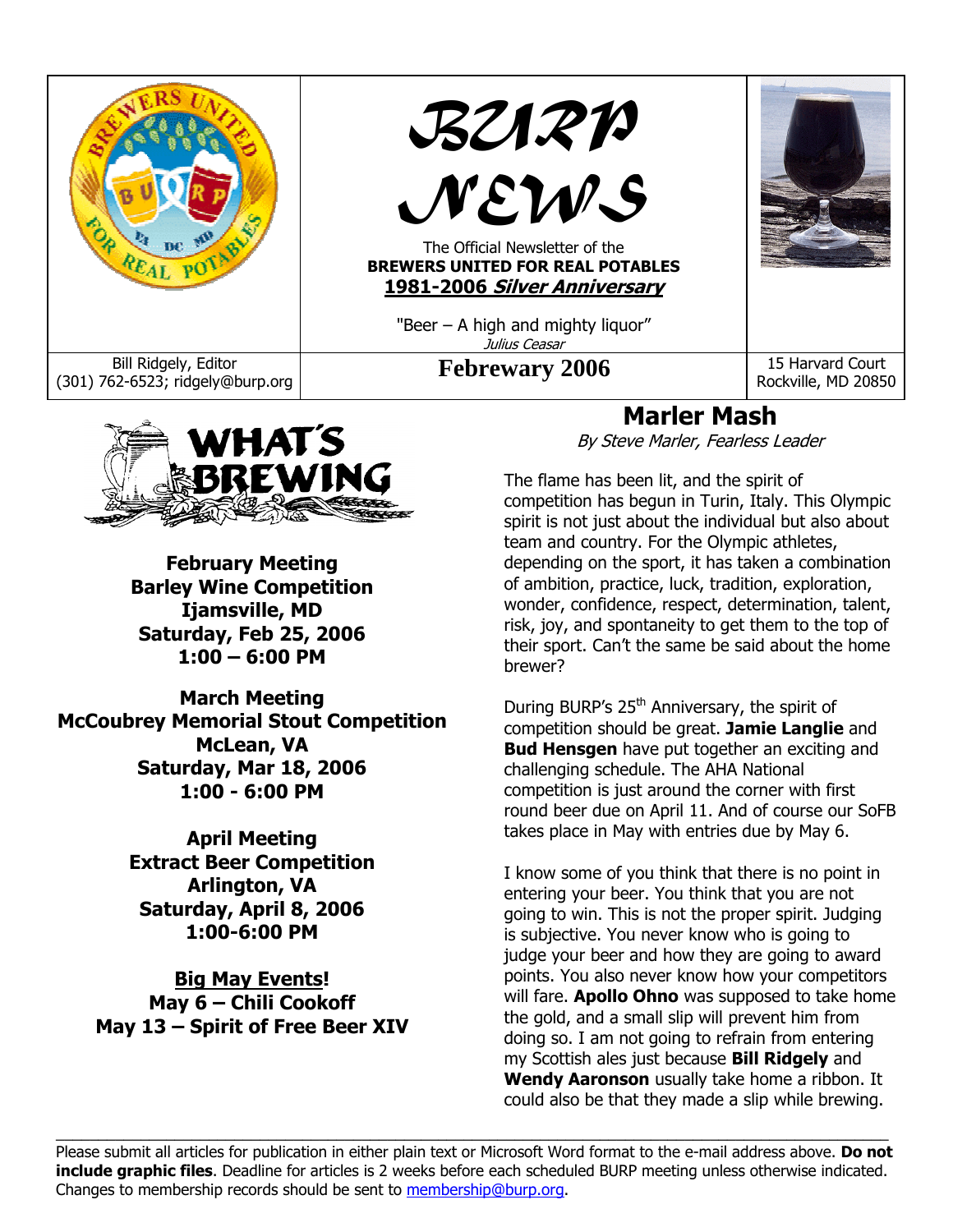**Antoine Deneriaz** came out of nowhere to win the men's downhill, while the favorite going into the race, **Daron Rahlves**, came in 10<sup>th</sup>. The fact was that Deneriaz's run was better. And that may just be the case with my beers while **Mel Thompson's** are far behind.

You never know what is going to happen. You owe it to yourself, your brewing partners and your club to go out there and give it your all. So print the proper labels for those bottles and dust off your equipment and get brewing. If you have not brewed for a while, team up with some club members, dig out your old equipment, or borrow a club member's and embrace your competitive home brewing spirit.



# **Brothers & Sisters in Beer**

By Jamie Langlie, Co-Minister of Culture

Congratulations to the winners of the January BURP Club Competition for Category #10 (American Ale: A. Pale, B. Amber, C. Brown) and Category #14 (India Pale Ale: A. English, B. American, C. Imperial). Ribbons and BOTY points will be awarded for each of the two categories. Winners include:

#### Category #10

1st Place - **Bud Hensgen**, 10A (American Pale Ale), Beer Name - "Happy Daze" (Bud's beer also will represent BURP in the April AHA Club Only Competition for Category #10.)

2nd Place - **Mark Hogenmiller**, 10A (American Pale Ale), Beer Name - "Green Tiger"

3rd Place - **Ty Ming**, 10A (American Pale Ale), No Beer Name

Category #14 1st Place - **Ty Ming**, 14C (Imperial IPA), No Beer Name 2nd Place - **Bill Ridgely & Wendy Aaronson**, 14B (American IPA), No Beer Name

3rd Place - **Wendy Schmidt**, 14A (English IPA), No Beer Name

A separate, non-BOTY judging was done to determine a BURP entry for the February AHA Club Only Competition for Category #18 (Belgian Strong Ale: A. Blonde, B. Dubbel, Tripel, D. Golden Strong, E. Dark Strong). The brewing team of **Mark Hogenmiller and Bud Hensgen** was given the "thumbs up" for their Belgian Golden Strong Ale, called "Dirty Little Details."

Thanks to all of the brewers who entered the January competitions, and special thanks to our steward and judges: **Alison Skeel**, **Bill Ridgely**, **Rod Rydlun**, **Trish Koch**, and **Paul Langlie**.

## **Attention MCAB VIII Qualifiers!**

The entry window for the  $8<sup>th</sup>$  Annual Masters Championship of Amateur Brewing (MCAB VIII) is Feb 22 – Mar 4. If you have received official notification from the MCAB organizer that you are a qualifier for the event, you may bring your entries to the BURP meeting on Feb 25. BURP will pay your \$5 per entry fee and ship your entries to the competition (or cover the cost if you ship your own). The website for information about the competition and entry forms is http://www.hbd.org/mcab/.

### **Heads Up, Brewers! Looking Ahead to 2006 Club Competitions**

The February BURP Club Competition is Category #19 - Strong Ale (A. Old Ale, B. English Barleywine, C. American Barleywine). **Michael Jackson** says of this category: "(A strong ale) should be a warming beer of the type that is best drunk in half pints by a warm fire on a cold winter's night." A full description of the style can found at

http://www.bjcp.org/styles04/Category19.html.

Judging will be held at the February meeting, and brewers should bring two bottles of each entry they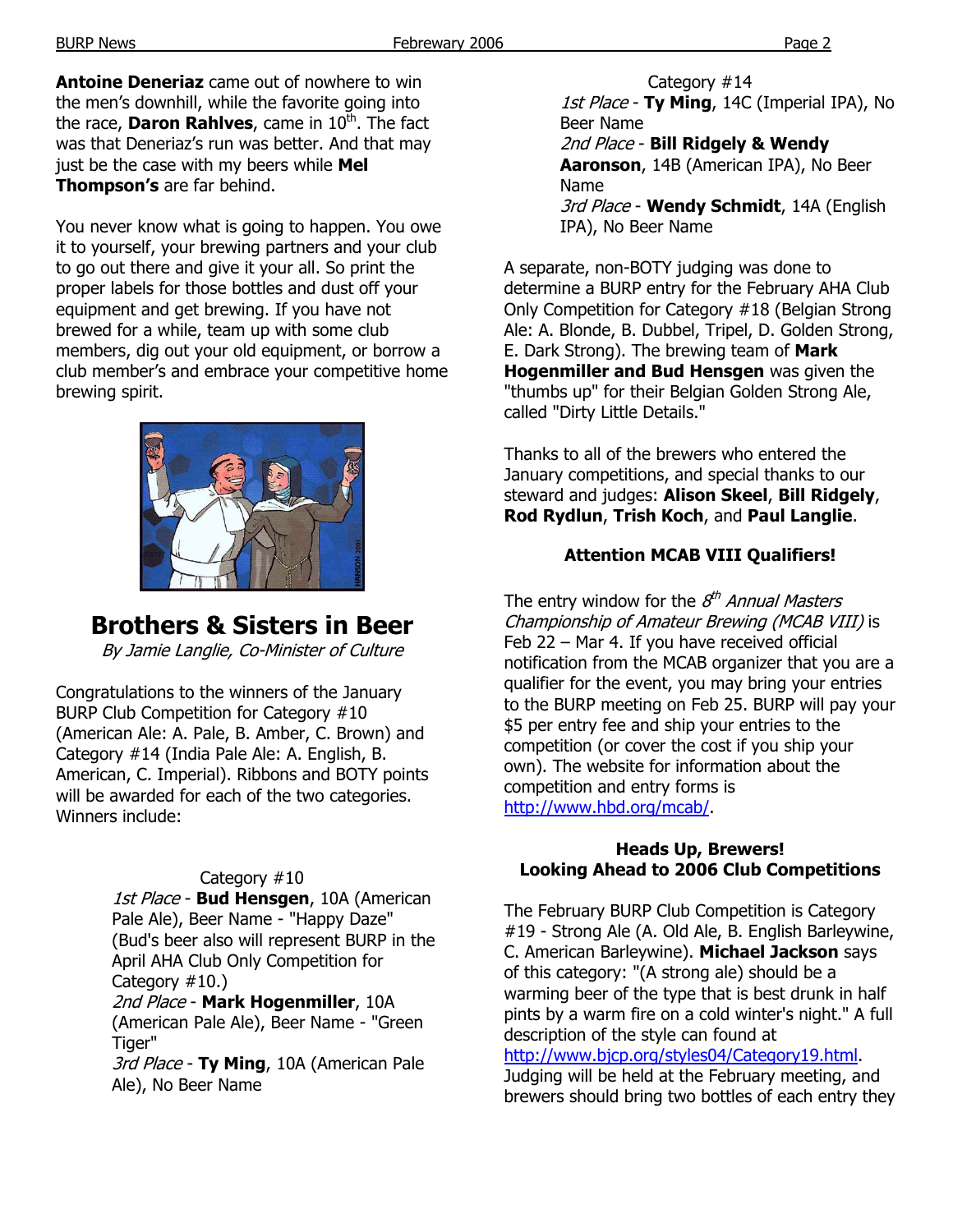wish to submit. Winners will receive BOTY points and ribbons.

Here is a list of other 2006 Club Competitions ( $* =$ BOTY competition):

**March**: \*Category #13 - Stout (A. Dry, B. Sweet, C. Oatmeal, D. Foreign, E. American, F. Russian Imperial) Note: The winner of this competition will represent BURP for the AHA Club Only Stout competition in September.

**April**: \*Extract Beers (All Categories, #1 - 23) - Per AHA Guidance, extract must make up more than 50% of all fermentables. Adjunct grains for color and flavor can be steeped, but NO MASHING IS ALLOWED. Note: The winner of this competition will represent BURP at the May AHA Club Only competition for Extract Beers. More background on brewing extract beers can be found at:

http://www.brewyourownbrew.com/beer\_brewing. htm (Home brewing beer at home can be as easy as boiling water!);

http://www.homebrewtalk.com/forumdisplay.php?f  $=$  37 (Forum discussion of extract brewing); http://www.brewitup.com/brewing\_methods\_@\_br ew it up!.htm (Different brewing methods, including extract brewing).

**May**: Chili-friendly Beers (Winner chosen by public balloting at the Chili Cook-off) SOFB - All categories

**June**: \*Category #2 - Pilsener (A. German, B. Bohemian, C. Classic American)

**July:** \*Category #15 - German Wheat & Rye Beer (All sub-categories)

**August**: Style Competition (Style TBD) at MASHOUT. Also, AHA Club Only Competition - Entry due by 8/12/06: Categories #24, 25, 26 – Mead. Note: The top Mead from SOFB will represent the Club.

**September**: \*German Beers (All Categories) - BURP Annual "War Between the States" Competition (Winners determined by onsite judging).

**October**: \*25th Anniversary BURP Memorial Dark Beer Competition: Categories with  $SRM = +20$ .

Competition rules require pairing 1 or more new brewers with an experienced brewer. Beers will be judged to style.

**November: \*BURP 10<sup>th</sup> Real Ale Competition.** Also, AHA Club Only Competition - Category #6 - Cream Ale, Blonde, Kolsch, American Wheat, & Rye. Note: The top Category #6 brewer from SOFB will represent the Club.

**December**: Christmas Beers and Winter Warmers (Winner chosen by public balloting at Dec. meeting.)

#### **Calling All Judges!**

The purpose of BURP monthly competitions is to further the art and science of homebrewing by providing thoughtful feedback to club brewers and by developing a cadre of well-qualified, educated judges.

Are you an experienced BJCP Judge, with years of learning to share with your Club mates, or a lessexperienced BURP member, curious to know more about what this judging stuff is all about? We need you to volunteer to judge for our monthly Club competitions. It's a great way to hone your skills and to give our brewers the thoughtful feedback they deserve to help them to continuously improve their beers. BURP can be rightfully proud that we have nearly 60 BJCP-registered judges in the Club. However, when I look at the list, weighted with 10 year or more Club veterans, I can't help but think that we need to encourage our newer members to get more involved with judging. Our silver anniversary year is an ideal opportunity to draw fresh blood and perspectives into the pool. **Tom Cannon and Wendy Aaronson**, Ministers of Enlightenment, are working on a BJCP Preparation Class. What Bud and I can offer is hands-on judging practice for both experienced folks and novices who might be considering taking the exam. Club competitions are generally judged on-site during the monthly meetings. While this provides immediate feedback to the brewers, people sometimes are reluctant to judge because it detracts from opportunities to socialize. Ideally, we should have teams of three judges (2 experienced & 1 apprentice) for each entry, i.e. for 12 entries, we'd need 6 judges for two, 6-beer flights. This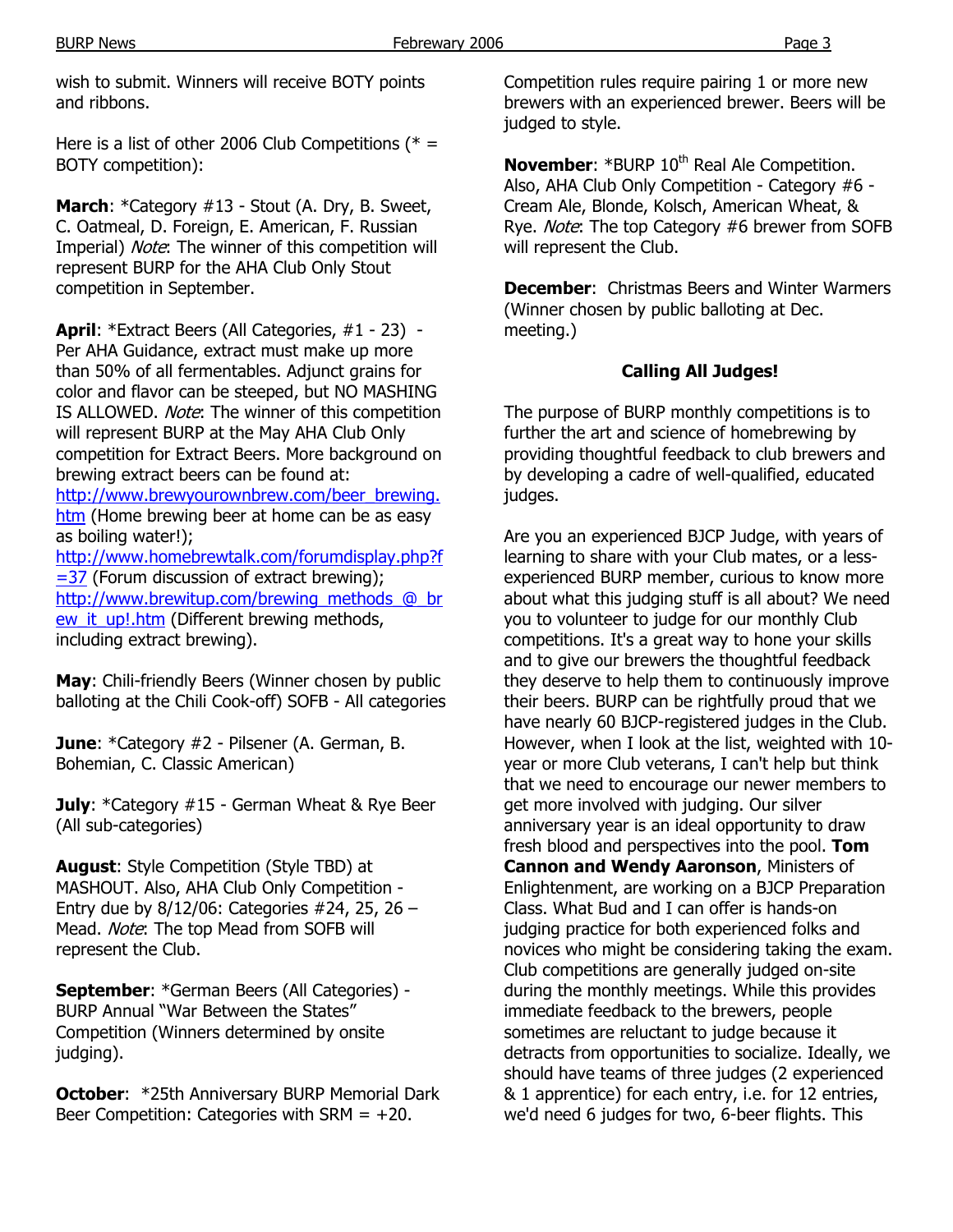year, we are offering extra incentives to show our appreciation to those who judge or steward for these competitions:

- All monthly competition judges/stewards will receive 2 free tickets for the meeting raffle.
- Each time a person judges or stewards for a BURP monthly competition, her/his name will be entered in a special appreciation drawing to be held at the November meeting. (Does not include SoFB.)
- Members who judge the most BURP competitions during the year, including SoFB, will receive special recognition at the December meeting.

Bud and I will send a special mailing to the BURPList and to our BJCP judge corps to solicit volunteers to judge for future monthly competitions. In the meantime, please contact us if you have questions or would like to volunteer. Thanks for your support!

## ? ? ? ? ? ? ? ?



Q. Beer or soda, which is larger?

? ? ? ? ? ? ? ?



### **That's Educational!**  By Tom Cannon, Co-Minister of Enlightenment

I doubt that there is a single BURP member that doesn't consider himself/herself, at least, a knowledgeable beer geek. We tend to seek out the different and the new to increase our knowledge of beer and beer styles, either traditional or emerging. We are fortunate to live in an area where we can

get a large variety of beers and styles, maybe not as many as in New York or Chicago or perhaps even Philadelphia or Baltimore, but enough to keep us interested and to quench our undying thirst. That said, there will always be beer styles that we either can't get, or can't get good examples of. It is understood that some beer styles, particularly the lighter ones, simply don't travel well. That's the reason why a lot of us became homebrewers, to brew styles that we couldn't get. Now, a lot has changed over the years in terms of styles that are available to us, either because they are imported, or one of our local brewers makes a good example. There are still a few styles, however, that are not usually well made, or the examples we get here are non-existent or in poor condition. This year, your intrepid Education Ministers are going to try to address a couple of styles that are not well understood by members who don't have the means to travel to the source to seek out good examples. The purpose is to make some of our BJCP members more familiar and better judges of these styles, but also to educate the other beer geeks in the club as well.

The first style that we are going to address at the February BURP meeting is Duesseldorf Altbier. On the surface, this would seem to be a fairly easy style to brew anywhere, and has been brewed by a number of local brewpubs as well as regional and national breweries. Those of us who have made the trek to Duesseldorf understand that this is a subtle style that is quite difficult for anyone to brew outside of the four local brewpubs (Im Fuchschen, Zum Ueirge, Zum Schluessel, and Schumacher). Many (most?) of the available commercial examples are not representative of the beers that are made in Duesseldorf.

What we are going to do at the February meeting is to discuss the style and what should be expected in a good example, and then sample, at least, four beers. The first two will consist of one good example and one unknown example, and these two beers will be discussed as to how and why or why not they fit the style guidelines. The second two beers will be evaluated blindly (BJCP judge forms) and compared with judge forms filled out by two Duesseldorf experienced judges as well as discussed. Hopefully, this will give the participants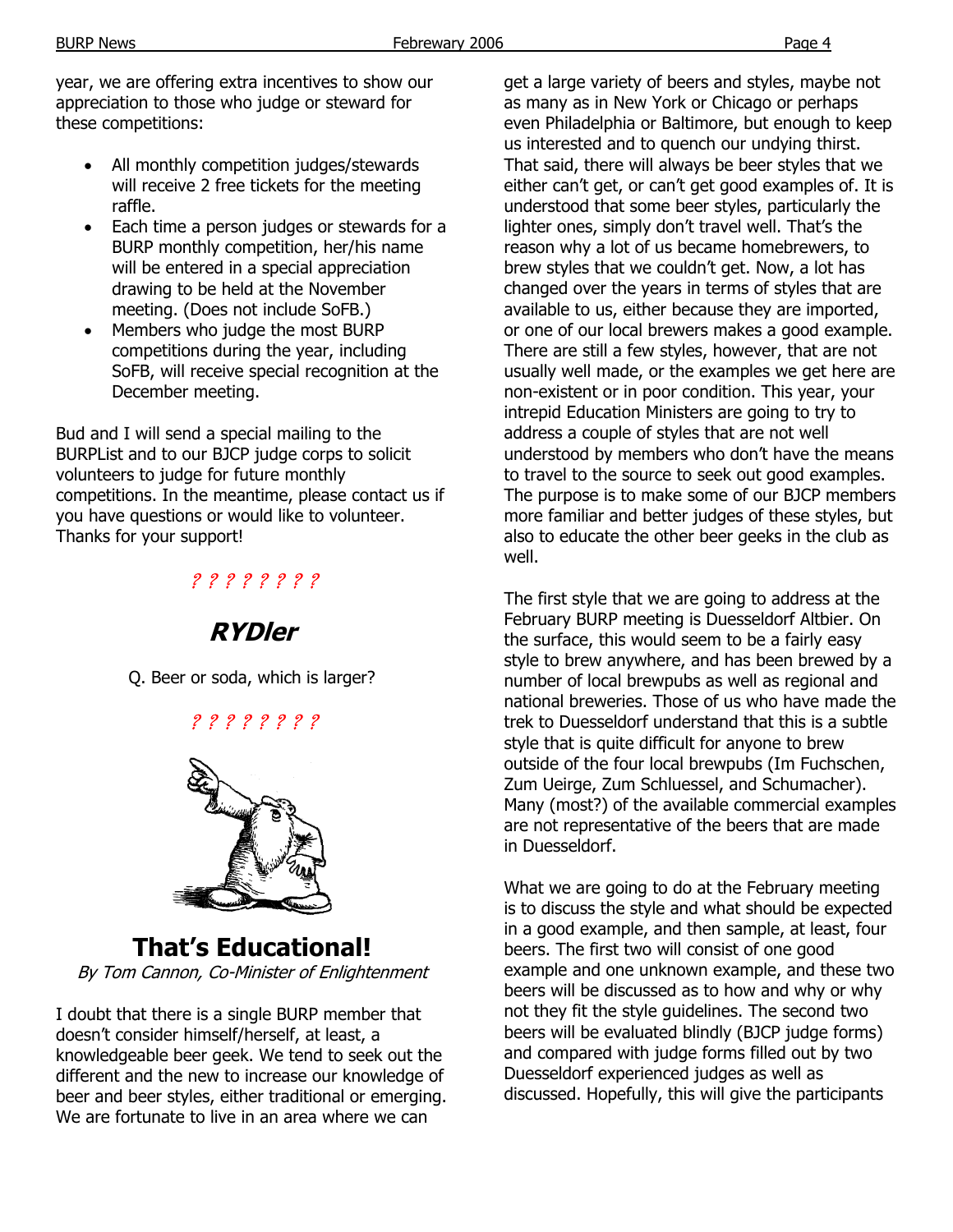a better idea of what the style should be, based on good, and possibly poor, commercial examples. Unfortunately, we have limited numbers of each beer we are planning on serving. To that end, we are going to have to limit the number of participants who will be able to try the beers. We would like to limit the actual participants to the first ten BURP BJCP judges who contact Wendy or Tom as well as the first ten non-BJCP BURP members who would like to learn more about Duesseldorf Altbier and also, possibly, about evaluating beer, for a total of 20 people. We would like all participants to be people who have not been to Duesseldorf to drink the beers.

Of course, anyone at the meeting is welcome to listen to the presentation, but understand that we are limited in the amount of beer we have available to taste, and are therefore limiting the actual participation to 20.

We will start the educational session at 1:30 and it should last about an hour. Remember, only the first 20 people to register (10 BJCP, 10 non-BJCP) with Wendy or Tom will be guaranteed beer to sample, and all of those participants will be asked to fill out scoresheets evaluating and scoring two of the beers.

## **Brew An Extract Beer – There Is No Time Like The Present**

*By Wendy Aaronson, Co-Minister of Enlightenment* 

I often hear that people would like to brew or they stop brewing because they don't have any time. This is a lame excuse because one can easily brew an extract beer while making dinner or watching a ball game. Furthermore, you don't have to brew an all-grain beer to make a great beer or even win a competition. The keys to success are ingredients and technique.

Before becoming an all-grain brewer, I brewed at least once each month. In the winter, I often brewed every 3 weeks. Fitting it into a busy lifestyle of work, graduate school, and other personal pursuits was simple. Brewing was a component of my dinner routine. I would bring water to a boil as soon as I came home. While the water was coming to a boil, I would change from work clothes and sanitize the fermenter. After adding the extract and hops, I would cut up vegetables and meat for a simple stew. When the stew was ready to cook, it was time for the next hop addition. I would eat while the wort chilled. By the time I finished eating and reading the paper, the wort was chilled. After pitching yeast, I cleaned the dinner dishes and brew kettle. Finding the time to sanitize and fill bottles was a little more challenging, but I could usually complete these tasks in a couple of one hour evening sessions.

To prove how simple this is, please join me at the March meeting. We will brew a beer for the April Extract competition and Spirit of Free Beer. Details about the brewing session will be in next month's newsletter.



## **Hop Notes from the Libeery**

*By Mel Thompson, Minister of History* 

The BURP libeery is in the process of being purged of unneeded and dated material and getting the libeery contents on the website accurate. **Cervesa Crowe**, with the assistance of **Pat & Janet**, has completed an inventory of all the libeery materials, and now this data needs to be transferred to the website. It won't be too much longer, and we will soon have an accurate representation of available books and publications. Of course, the first request I received was for a book that no longer exists in the libeery. Thankfully, several BURPers offered their personal copy of the requested book to loan to the requestor.

A project that a BURPer or group of BURPers may wish to pursue is to clip and categorize relevant articles on brewing, ingredients, equipment, etc. from the years of Zymurgy, Brewing Techniques and Brew Your Own magazines that we have in the libeery. They could be either scanned and included on the BURP website or clipped and put in category binders. If no one is interested in taking on this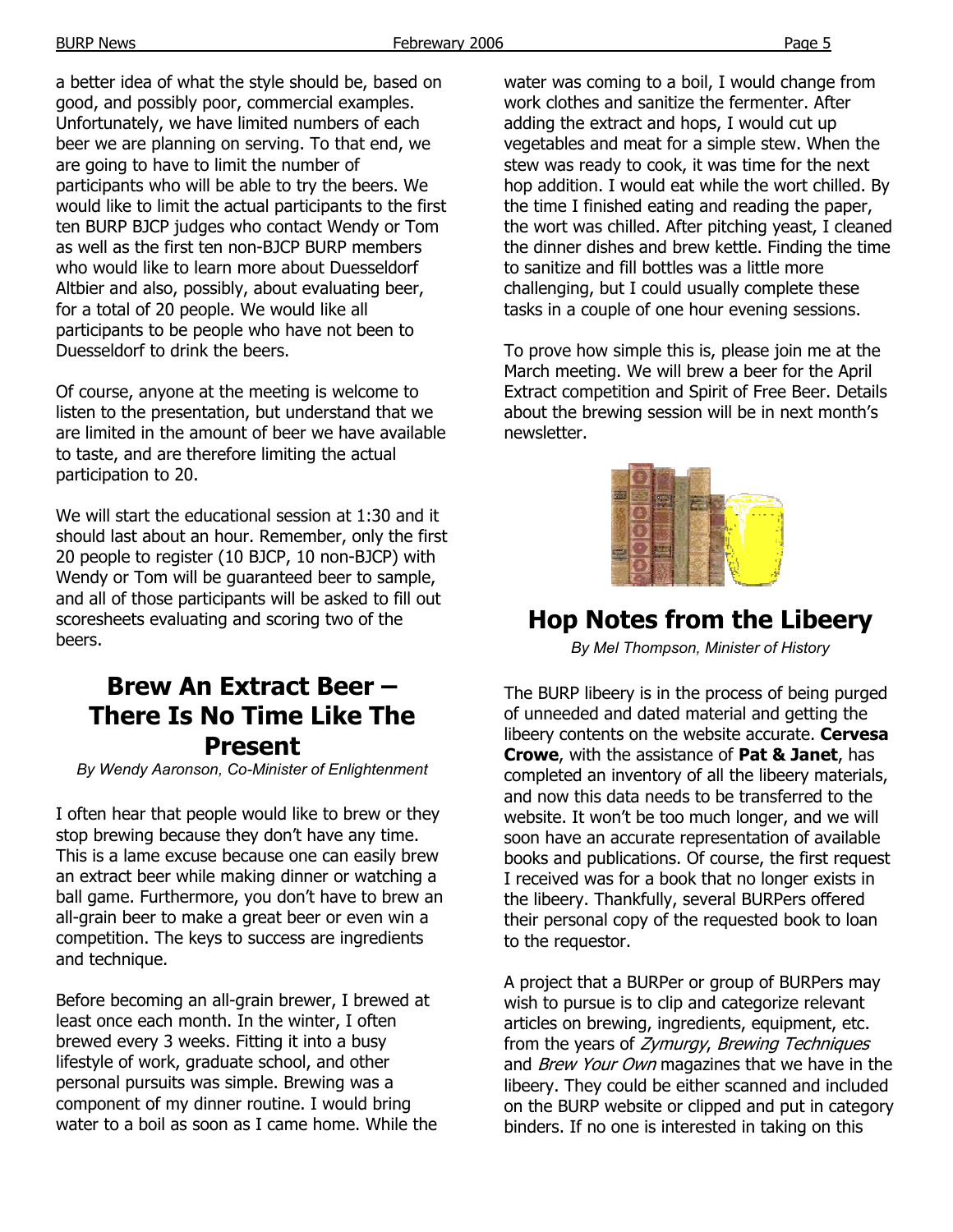responsibility, the magazines will be distributed at BURP meetings. It's disturbing to see all this good information just sit in a box in my garage. It needs to be put to use. A libeery needs to be dynamic! One note on scanning – I think AHA, etc. would need to be contacted to see if they object to BURP scanning their articles and putting them on the BURP website. If they are clipped and put in binders and kept in the BURP libeery, I doubt that there would be a copyright violation problem.

**Pat Olexa** has voiced interest in working on this project. Anyone else? It would be a big project for one person. However, I understand that a BURPer just retired… If there are no takers, the magazines will start to be distributed at the well-attended March meeting.

Now, if you wish to check out a book or periodical from the libeery, click on the libeery button on www.burp.org for a list of publications and email me thompson.mel@att.net or call me at 301-330- 3578 before the monthly BURP meeting, and I will bring it to the meeting. It must be returned at the following meeting. If you are not able to attend the following meeting, then it is your responsibility to have it returned by someone who will be in attendance. Capisca?

I will attempt to bring a box or two of relevant materials to each meeting that I am able to attend. Please look them over and feel free to check them out. At the Febrewary meeting, I will have the Classic Beer Style books available. The Spirit of Free Beer is coming up in May, and it is time to start brewing. If you need information about a style of beer you plan to brew, these books are a must. Please make use of the BURP libeery.

## ? ? ? ? ? ? ? ?

# **Answer to Feb RYDler**

A Just-drinks estimates that the total value of global sales of beer in 2004 was US\$125bn. Go figure. The global soft drinks market was estimated to reach a value of around US\$340bn by the end of 2005.

## ? ? ? ? ? ? ? ?



### **Trivial Beer-Suits**  By Charlie Pavitt

I am writing this essay particularly with those getting a bit up in years in mind. I myself am traversing my 50s, and I recall among those attending my  $50<sup>th</sup>$  birthday party a few years back a few of you who, having beaten me to this decade, welcomed me into your fraternity with AARP cards in hand. I am pleased to recall an article posted in the hallway at work summarizing research showing that raw brainpower is greatest in the 50s than in any other decade, as life experiences bring better efficiency to thinking, and the physical brain itself has not yet sufficiently rotted to counteract those abilities. But might our favorite beverage provide further sustenance?

Here's one in that regard sure to warm our hearts. An article by Charnicia E. Huggins on-line at Netscape News on November 15, off of Reuters, discussed evidence that mild and moderate elderly drinkers may experience less mental decline than teetotalers. Researcher Mary Ganguli of the Western Psychiatric Institute and Clinic in Pittsburgh collected seven years of data for more than a thousand Southwestern Pennsylvania residents 65 years or older, discovering that minimal (1 or fewer drinks a month) and moderate (more than 1 a month; the article did not state the criterion separating moderate from heavy drinking) drinkers exhibited less decline in measures of general mental status, executive functions, and psychomotor speed than did non-drinkers, and minimal drinkers showed less decline in tests of learning and naming than did non-drinkers. Former drinkers were actually worse off than those with no history of drinking, although that might be due to the possibility that they stopped drinking as a consequence of poor health. This, sadly, leads to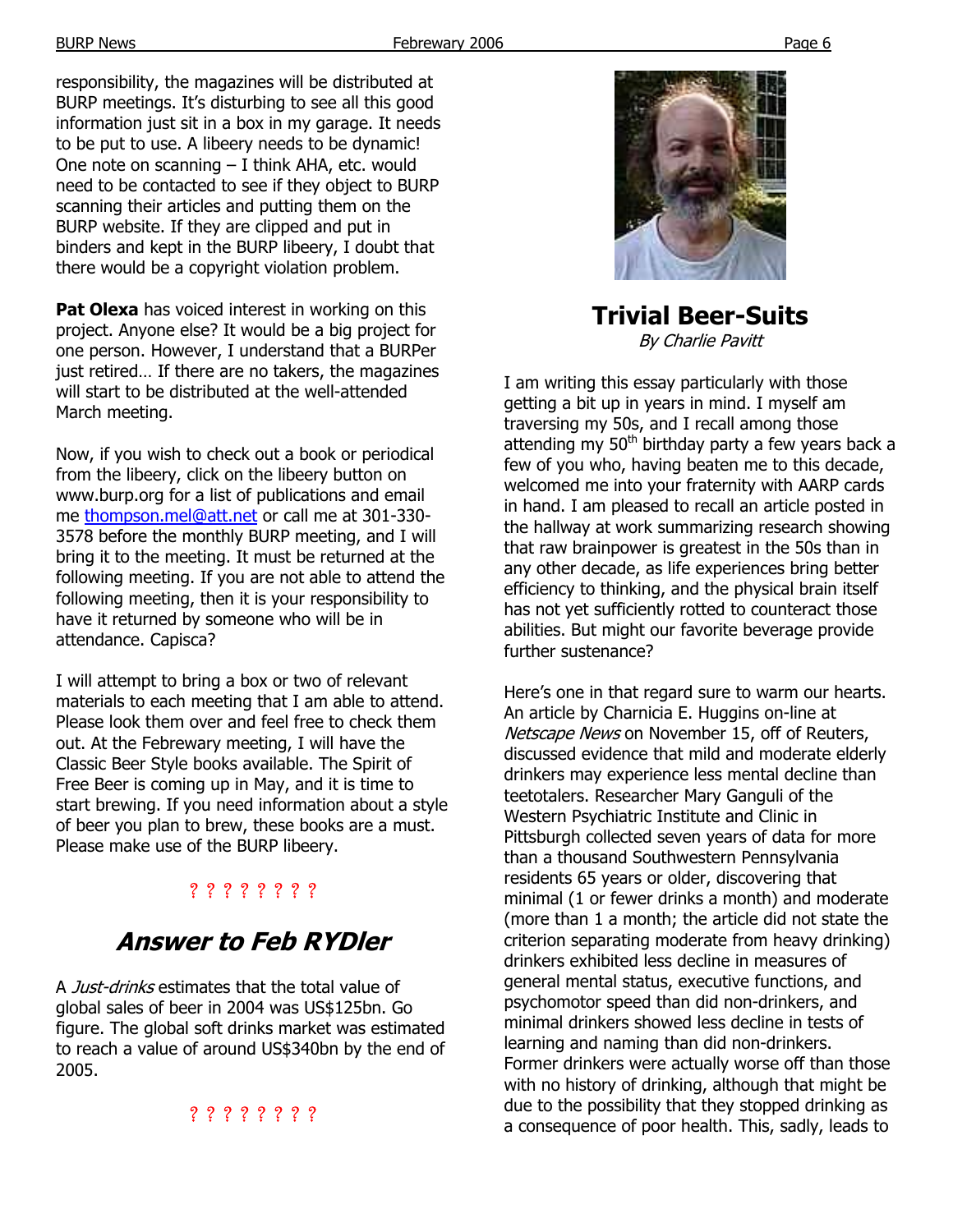another possibility - that people in poor health stop drinking is the reason for all of these findings in the first place, such that alcohol itself has no impact. Further, if only 2 drinks a month makes one a moderate drinker, than what of us?

It turns out that Ganguli is probably more conservative than she needs to be. According to a number of reports posted at the Beer and Society Information Center and All About Beer websites, we once-a-day people are ahead of the game. In no particular order:

1. Francine Grodstein published results in the New England Journal of Medicine back in January 2005 revealing that women in their seventies who reported having one drink per day scored higher in tests of mental capacity than analogous nondrinkers.

2. Analogously, Meir Stampfer, also publishing in the New England Journal of Medicine (but back in 2001), determined that moderate drinking of alcohol seemed to preserve the mental abilities of women between the ages of 70 and 79.

3. Guiseppe Zuccala of the Catholic University of the Sacred Heart in Rome discovered that, among people 65 or older, moderate alcohol use was associated with a 40 percent lower risk of mental impairment when compared to non-drinkers.

4. A research team headed by F. De Fillippi noted among people 65 or older that rates of depression was higher among abstainers than drinkers and anxiety attacks more common among teetotalers and moderate drinkers than heavy drinkers (published in The Archives of Gerontology and Geriatrics, 1998).

5. Joe Christian of Indiana University, studying male twins over a period of 20 years, reported that, at ages 66 and 76, those claiming one to two drinks a day scored higher on memory, problem solving and reasoning tests than those who drank less than one drink or more than two drinks per day.

One problem I think I see at looking at these studies is that there is some inconsistency in the definition of "moderate drinking," but it appears that a beer a day keeps the mind in good fighting shape. But why? Quoting Gregg Glasser on the All About Beer website, "Dr. Zuccala postulated that the reasons for the difference may be alcohol's

beneficial effects on blood pressure and blood flow or perhaps the slowing of arterial disease." Although this does not make the connection to mental function plain, it suggests that a drink a day keeps the brain from wasting away. So, to my friends in the over-the-hill club, keep on brewing.

# **BURP 10 and 20 Years Ago**

Compiled By Bill Ridgely

#### **20 Years Ago, Feb 1986**

February's BURP meeting was held at the home of local beer experts **Bob & Ellie Tupper** in Bethesda. An enthusiastic crowd of about 35 people enjoyed a wide range of excellent beers including several from Bob & Ellie's personal stock. Election of officers for 1986 was the primary order of business. The results were: **Dan McCabe**  (President), **Ralph Semler** (VP), **Joel Spencer**  (Secretary), **Matt Mueller** (Activities), **Hank Rupprecht** (Libeerian/Treasurer), and **Ralph Bucca** (Membership). The outgoing club treasurer reported that final accounting for the 1985 MASH Conference, which originally was believed to be a financial disaster for the club, resulted in a loss of only \$26. Considering the low attendance at the event, this was very good news. Finally, it was reported that progress was being made on the **Dan McCoubrey** memorial plaque and that the finished product would be brought to the March meeting. A date would then be set to place the plaque near Dan's old barstool at Gallagher's Pub in DC.

#### **10 Years Ago, Feb 1996**

Two events highlighted the month of Feb 1996. The first was the  $2^{nd}$  Spirit of Belgium competition, held on Feb 10 at the *Blue and Gold Brewpub* in Arlington, VA. The 107 entries sent from 20 states were evaluated by 40 judges from 9 states (37 of which were BJCP credentialed). There was no conference associated with this event, but judges met informally on Friday evening at the Belgique Gourmand in Occoquan, VA to sample the many Belgian beers in stock as well as the delectable Belgian fare. The competition began early the next morning with beers judged in 9 major categories. Blue and Gold owner **Dan Litwin** served lunch and samples of his first in-house brewed beer (an ESB) following the first round. The second round was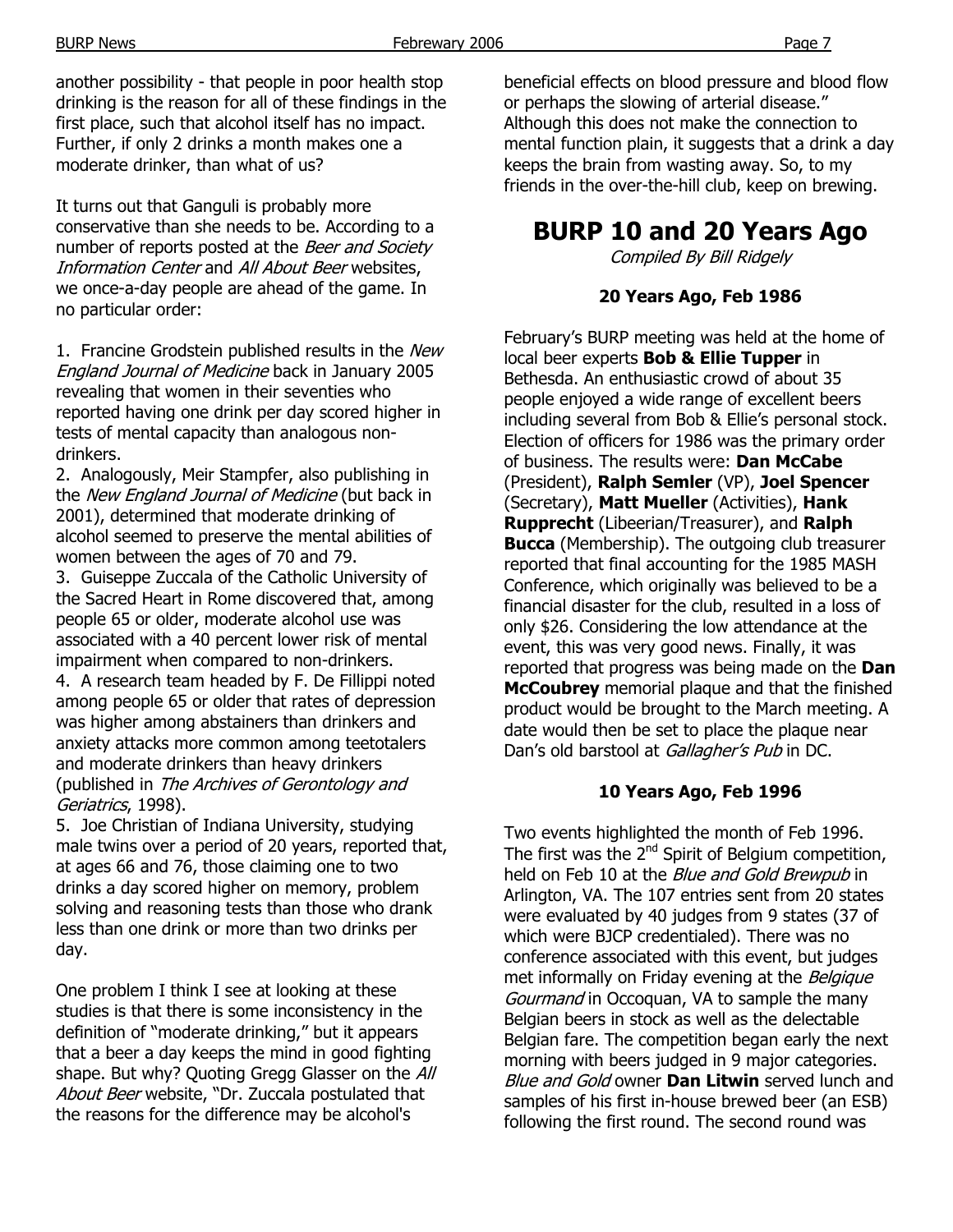completed by mid-afternoon, and Best of Show judging began soon thereafter. The competition winners were: 1<sup>st</sup> Place, **Paul Edwards** (from Indianapolis, IN) for his pKriek, 2nd Place, **Chuck Hanning** (from Malvern, PA) for his Tripel, and 3<sup>rd</sup> Place, **Chuck Hanning** for his Dubbel. Honorable Mention went to **Larry Gray** (from Cincinnati, OH) for his Witbier. Following the competition, a fivecourse banquet was served featuring speaker **Don Feinburg** of *Vanberg and* DeWulf, who provided an entertaining commentary on the food and the Belgian beers (provided by his company) served with each course.

The Feb BURP meeting was held at the Oxon Hill Jaycee Center in Ft Washington, MD on Feb 19. **Dave Pyle** and **Tom Cannon** ably ran the annual stout competition consisting of 16 entries. First round judging took place at the meeting, and 6 beers were sent to a second round later judged offsite. The winners were **Doug and Lynne Kruth**, who took  $1<sup>st</sup>$  and  $3<sup>rd</sup>$  place with dry stouts, and Keith Chamberlin, who took 2<sup>nd</sup> place, also with a dry stout. While the competition was being judged, others in attendance enjoyed the leftover entries from the Spirit of Belgium while Fearless Leader **Larry Koch** demonstrated his new RIMS system, the Koch's Kmasher.

The Feb *BURP News*, while not as lengthy as several previous editions, still had a plethora of great articles. **Andy Anderson**, in his European Beer Journal, completed his discussion of the brewing of cask-conditioned ale. **Ben Schwalb** wrote about yeast, and the Tasty Travels series continued, this time with **Bruce Feist** reporting on his visit to the *Brewhouse Restaurant* in Norwalk, CT and **Jim Dorsch** describing his visit to the (relatively short-lived) Dock Street Brewpub in downtown DC.



## **BURP Prosperity Report**

By Larry Koch, Minister of Prosperity

### **Current Financial Position**

| <b>Beginning Balance</b> |                            | \$20,236  |
|--------------------------|----------------------------|-----------|
| Income:                  | <b>Old Dominion Dinner</b> | \$1,414   |
| Expenses:                | <b>Old Dominion Dinner</b> | (\$2,474) |
|                          | Miscellaneous              | (\$182)   |
| <b>Ending Balance</b>    |                            | \$18,994  |



# **Membership Update Feb 2006**

By Jim & Linda Rorick, Ministers of Propaganda

This month we welcome new members **Brian & Cathy Dueweke** from Richmond, VA, and welcome back to **Roger Allers** from Alexandria, VA.

Please keep your contact information up-to-date ... most importantly, your email address. If you are not receiving an electronic notification each month with the newsletter link, that means we don't have your current email address! Send your contact information to membership@burp.org, and we'll see that your info is updated.

#### CURRENT MEM-BEER-SIP STATS:

TOTAL MEMBERSHIPS: 261 FAMILY: 74 (x2) 148 INDIVIDUAL: 91 HONORARY: 22